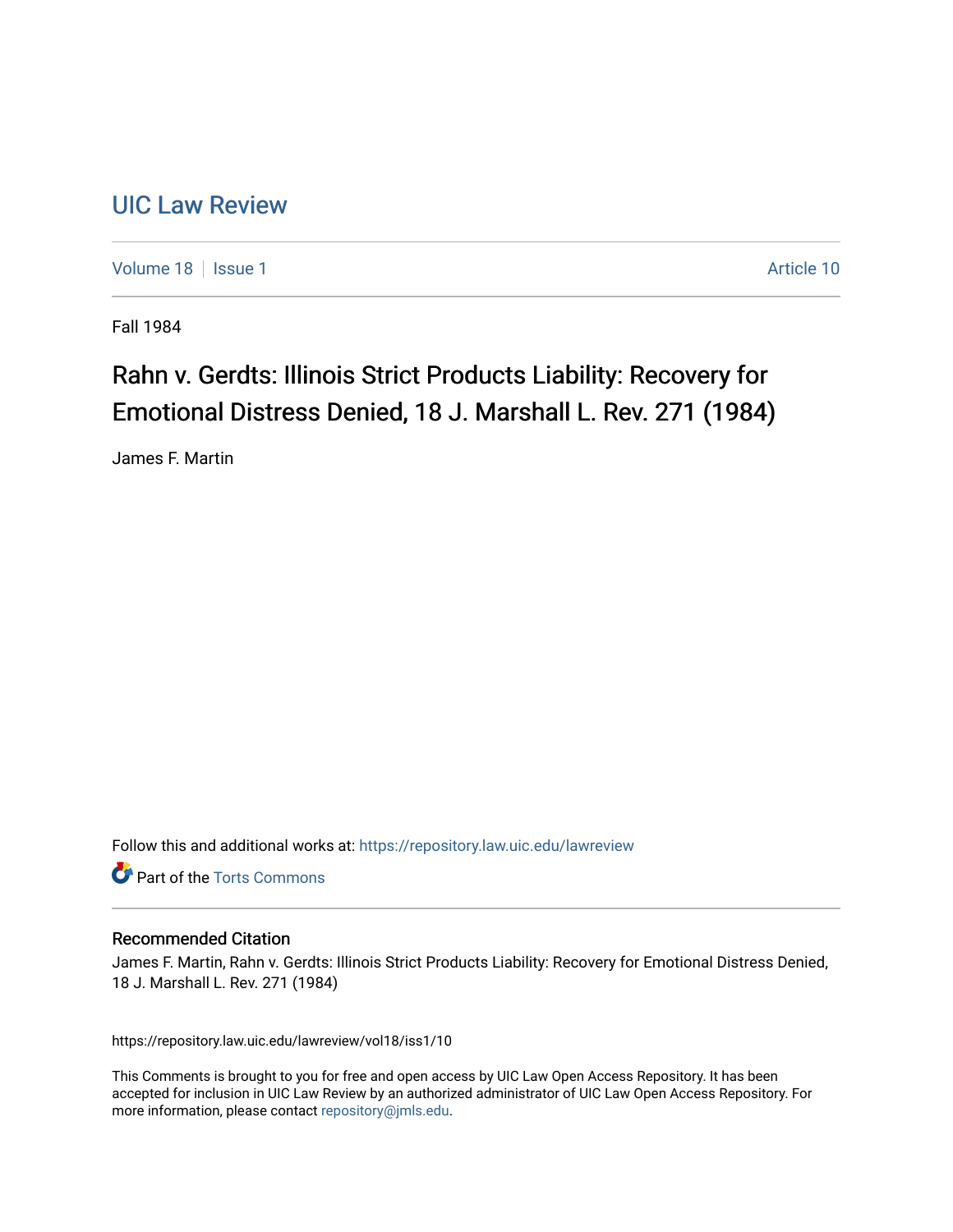## *RAHN v. GERDTS:\** ILLINOIS STRICT **PRODUCTS** LIABILITY: RECOVERY FOR EMOTIONAL DISTRESS DENIED

Since the Illinois Supreme Court first recognized a cause of action for strict products liability,<sup>1</sup> Illinois courts have attempted to delineate the scope of this developing form of liability.2 Concurrently, the courts have demonstrated a willingness to expand recovery for emotional distress.3 These separate developments converged in *Rahn v. Gerdts.4* In *Rahn,* the Illinois

In this note, "strict products liability" is used to refer only to products liability actions based on strict liability. "Products liability" is a broader concept that also includes actions brought on theories of negligence and breach of warranty. For a discussion of products liability under the three separate theories of strict liability, negligence, and breach of warranty, and their inter-relationship, see, *e.g.,* J. **HENDERSON** & R. **PEARSON,** THE TORTS PROCESS 650-98 (2d ed. 1981); W. PROSSER, HANDBOOK OF THE LAW OF TORTS 641-82 (4th ed. 1971).

*2. See, e.g.,* Hunt v. Blasius, 74 Ill. 2d 203, 384 N.E.2d 368 (1978) (defining when a product is unreasonably dangerous); Winnet v. Winnet, 57 Ill. 2d  $\bar{7}$ , 310 N.E.2d 1 (1974) (stating who is entitled to bring an action); Lowrie v. City of Evanston, 50 Ill. App. 3d 376, 365 N.E.2d 923 (1977) (defining "product"). For an overview of the development of the strict products liability doctrine, see Snyman, *The Evolution of the Doctrine of Strict Products Liability in the United States,* 11 ANGLO-AM. 241 (1982). *See also* Prosser, *The Fall of the Citadel,* 50 MrNN. L. REV. 791 (1966) (general discussion of strict products liability); Traynor, *The Ways and Means of Defective Products and Strict Liability,* 32 TENN. L. REV. 363 (1965) (general discussion of strict products liability). For a review of Illinois decisions applying the doctrine, see Buser, *Strict Products Liability Litigation in Review,* 70 ILL. B.J. 148 **(1981).**

3. Illinois recognized a cause of action for intentional infliction of emotional distress in Knierem v. Izzo, 22 Ill. 2d 73, 174 N.E.2d 157 (1961). Recovery was extended to include negligent infliction of emotional distress in Rickey v. Chicago Transit Auth., 98 Ill. 2d 546, 457 N.E.2d 1 (1983). For a discussion of negligent infliction of emotional distress, see Proehl, *Anguish of Mind: Damages for Mental Suffering under Illinois Law,* 56 Nw. U.L. REV. 477 (1961); Reidy, *Negligent Infliction of Emotional Distress in Illinois. Living in the Past, Suffering in the Present,* 30 **DE** PAUL L. REv. 295 (1981). *See also* Sabin, *Intentional Infliction of Emotional Distress-Seventeen Years Later,* 66 ILL. B.J. 248 (1978).

4. 119 Ill. App. 3d 781, 455 N.E.2d 807 (1983).

<sup>119</sup> Ill. App. 3d 781, 455 N.E.2d 807 (1983).

<sup>1.</sup> The Illinois Supreme Court first recognized strict products liability in Suvada v. White Motor Co., 32 Ill. 2d 612, 210 N.E.2d 182 (1965). In *Suvada,* the court adopted Section 402A of the *Restatement (Second) of Torts* as the basis for liability in such actions. *Id.* at 621, 210 N.E.2d at 187. For the text of Section 402A of the *Restatement (Second) of Torts,* see *infra* note 22.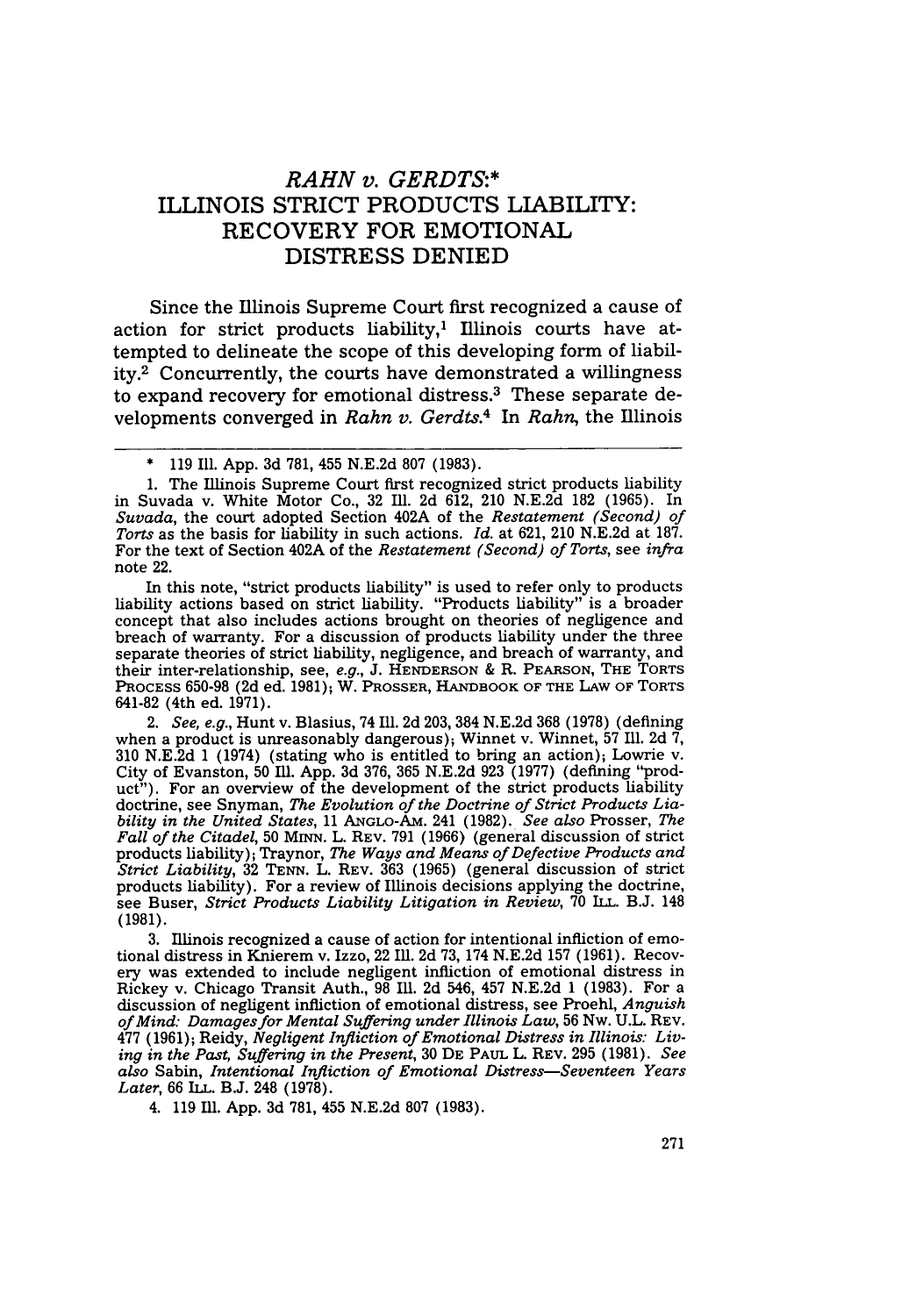Appellate Court for the Third District confronted the issue of whether a plaintiff may recover damages for emotional distress in strict products liability actions where the plaintiff alleges no physical injuries.5 The court held that damages for emotional distress are not recoverable in strict products liability actions absent physical injury.6 The *Rahn* court determined, however, that the injuries alleged were sufficient to state a cause of action for negligent infliction of emotional distress.<sup>7</sup>

The Rahns leased a motor home from the Gerdtses<sup>8</sup> and were driving it when a gas tank disengaged and burst into flames.9 They escaped from the flaming vehicle without serious physical injuries. 10 The Rahns filed an action against the lessor of the motor home based on a strict products liability theory.<sup>11</sup>

6. *Id.*

7. *Id.* at 781, 455 N.E.2d at 810. The court considered the issue because counts IX, X, XI, & XII of the complaint alleged negligence as an alternative basis of liability. *See infra* note 11.

8. Rahn v. Gerdts, 119 Ill. App. 3d at 783, 455 N.E.2d at 808. The Gerdtses were in the business of leasing motor homes. For a discussion of lessor liability under Section 402A of the *Restatement (Second) of Torts,* see *infra* note 14.

9. Rahn v. Gerdts, 119 Ill. App. 3d at 783, 455 N.E.2d at 808.

10. Mrs. Rahn did sustain a scratch to her arm and an immediate pain in her chest. *Id.* The court apparently assumed that these minor physical injuries would be insufficient to satisfy the requirements of an impact. For a discussion of the court's characterization of these injuries and the impact rule, see *infra* note 40.

11. The Rahns brought counts I and V against the Gerdtses based upon strict products liability. Rahn v. Gerdts, 119 **111.** App. 3d at 784, 455 N.E.2d at 809. These counts alleged that the vehicle was defective and unreasonably dangerous due to an insecure fuel tank, that the defect was present when it left the control of the defendants, and that the defendants were liable for placing the vehicle into the stream of commerce since they were in the business of leasing and selling the vehicle. *Id.,* 455 N.E.2d at 808-09. Count V alleged property damage and Mr. Rahn's loss of consortium. *Id.,* 455 N.E.2d at 809. This count was originally dismissed along with the products liability counts in the complaint. On rehearing, however, the *Rahn* court remandec Count V in a supplemental opinion. *Id.* at 787, 455 N.E.2d at 811. The court relied on Moorman Mfg. Co. v. National Tank Co., 91 M11. 2d 69, 435 N.E.2d 443 (1982), which held that strict liability in tort applies to physical injury to property. *Id.*

The Rahns brought counts II and VI against Deluxe Mobile Homes Sales, Inc., (hereinafter Deluxe), the dealer who sold the motor home to the Gerdtses. Rahn v. Gerdts, 119 Ill. App. 3d at 784, 455 N.E.2d at 809. Both counts were based on a strict products liability theory. *Id.* The Gerdtses and Deluxe claimed that ILL. REV. **STAT.** ch. **110,** §§ **801-804 (1983),** provided them with a defense to the action. *Id.* That statute provides that a non-<br>manufacturing defendant can be dismissed from a products liability action manufacturing defendant can be dismissed from a products liability action upon the filing of an affidavit which certifies the correct identity of the manufacturer of the product which causes the injury. ILL. REV. **STAT.** ch. 110, § 801 (1983). The Gerdtses and Deluxe argued that they should have been dismissed from the action when they filed such an affidavit. Brief for Appellee (Deluxe) at 9 and Brief for Appellees (Gerdts) at 4, Rahn v. Gerdts, 119

*<sup>5.</sup> Id.* at 784, 455 N.E.2d at 809.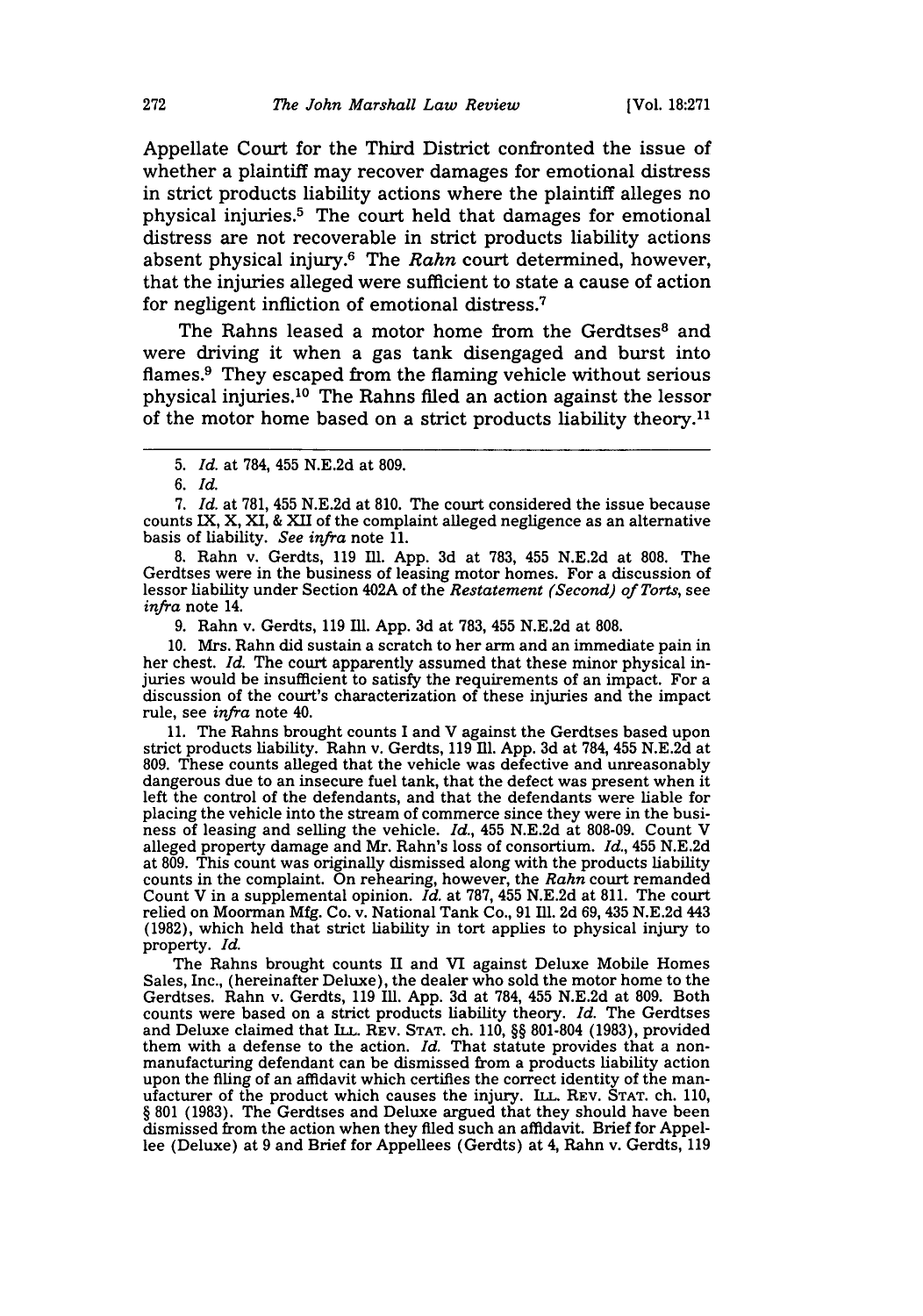19841

The Rahns alleged that Mrs. Rahn suffered from "severe depression, anxiety and nervousness" $12$  as a proximate result of an unreasonably dangerous defect in the vehicle,<sup>13</sup> that the defect existed when the vehicle left the defendant's control, and that the defendant was liable for placing the defective vehicle into

Ill. **App. 3d** 781, 455 N.E.2d 807 (1983). Plaintiffs argued that the statute did not apply where the manufacturer is not legally and, therefore, not financially responsible. Reply Brief for Appellants at 1, Rahn v. Gerdts, 119 Ill. App. 3d 781, 455 N.E.2d 807 (1983). The statute provides for vacating dismissal of a defendant if the plaintiff can show that the "manufacturer is unable to satisfy any judgment as determined by the court" or if "the court determines that the manufacturer would be unable to satisfy a reasonable settlement or other agreement with plaintiff." ILL. REV. **STAT.** ch. 110, §§ 802(d) - 802(e) (1983). The Rahns had settled out of court with the manufacturer. These exceptions to dismissal would not appear to apply when the manufacturer has settled with the plaintiff; however, the *Rahn* court did not dis- cuss the statute or its possible application.

Counts X and XII, brought against Deluxe, alleged negligent inspection or failure to inspect as a basis for liability. Rahn v. Gerdts, 119 Ill. App. 3d at 784, 455 N.E.2d at 809. The court dismissed these Counts, stating that Peterson v. Lou Bachrodt Chevrolet Co., 61 Ill. 2d 17, 329 N.E.2d 785 (1975), negated any duty on the part of the seller to inspect a used vehicle. Id. 455 N.E.2d at 810-11. The court noted that *Peterson* dealt specifically with strict liability yet stated that the language in that case appeared to support dismissal. *Id.* The *Rahn* court, therefore, applied a principle expounded in a strict products liability case to the negligence counts of the complaint. *Id.* It was also willing to do the reverse. *Id. See infra* notes 40-47 and accompanying text.

12. Mrs. Rahn was admitted to a psychiatric unit nine weeks after the incident and was under psychiatric care when she filed suit. Rahn v. Gerdts, 119 Ill. App. 3d at 783, 455 N.E.2d at 808.

13. In Illinois, the plaintiff in a strict products liability action must not only prove that the product was in a defective condition, but also that the defective condition was unreasonably dangerous and that the condition existed at the time it left the manufacturer's control. Suvada v. White Motor Co., 32 Ill. 2d 612, 623, 210 N.E.2d 182, 188 (1965). The Illinois Supreme Court has stated that a product is unreasonably dangerous if it "fail **[s]** to perform in the manner reasonably to be expected in light of (its] nature and intended function." Dunham v. Vaughan & Bushnell Mfg. Co., 42 Ill. 2d 339, 342, 247 N.E.2d 401, 403 (1969). The Illinois Supreme Court later adopted the test that is set forth in comment i to Section 402A of the *Restatement (Second) of Torts.* Palmer v. Avco Distrib. Corp., **82** Ill. 2d 211, 216, 412 N.E.2d 959, 962 (1980); Hunt v. Blasius, 74 Ill. 2d 203, 211-12, 384 N.E.2d 368, 372 (1978). Comment i states that "unreasonably dangerous" means "dangerous to an extent beyond that which would be contemplated by the ordinary consumer as to its characteristics." RESTATEMENT (SECOND) OF TORTS § 402A, comment i (1965). Illinois juries are instructed that "unreasonably dangerous" means "unsafe when put to a use that is reasonably foreseeable considering the nature and function of the (product)." ILLINOIS PATTERN JURY INSTRUC-**TIONS** - CrvuL § 400.06 (2d ed. 1977 Supp.).

Other jurisdictions do not require the plaintiff to prove that the defect is unreasonably dangerous. The California Supreme Court, for example, has held that the plaintiff in a strict products liability action need only prove that the product was defective. Cronin v. J.B.E. Olson Corp., **8** Cal. 3d 121, 125, 501 P.2d 1153, 899 (1962). The *Cronin* court stated that to require a plaintiff to prove that the product was unreasonably dangerous, in addition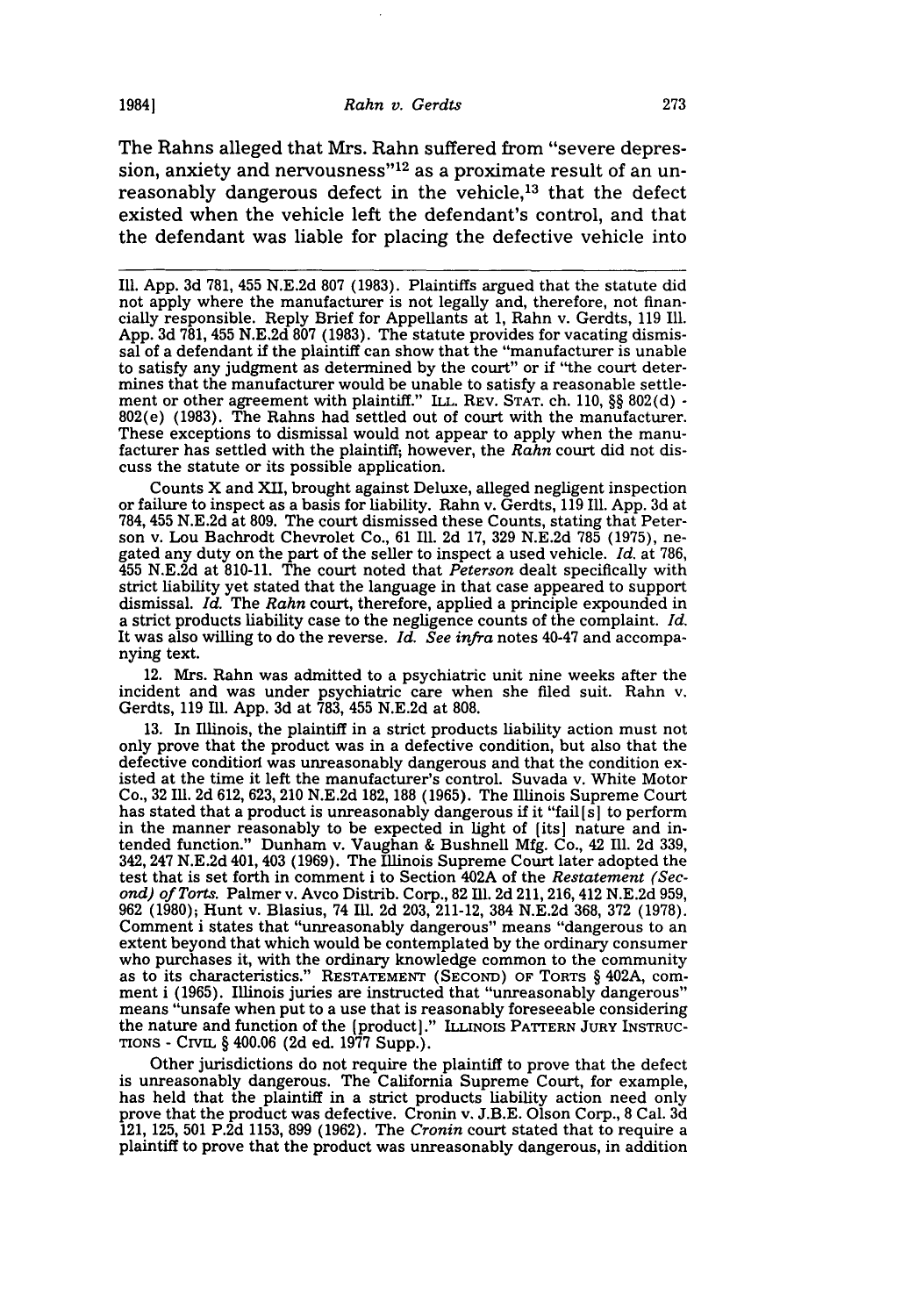the stream of commerce. 14 The circuit court dismissed the complaint, and the Rahns appealed to the Illinois Appellate Court for the Third District.<sup>15</sup>

One of the issues presented on appeal was whether Mrs. Rahn's emotional injuries were compensable under a strict products liability theory. 16 The court also addressed the companion issue of whether the injuries alleged were sufficient to state a cause of action under a negligence theory of liability.<sup>17</sup> The court held that while Mrs. Rahn's injuries were not compensable under a strict products liability theory,<sup>18</sup> they were sufficient to state a cause of action for negligent infliction of emotional distress. <sup>19</sup>

In analyzing the strict products liability issue, the *Rahn*

14. These allegations are the basic elements needed to state a cause of action under a strict products liability theory. Suvada v. White Motor Co., 32 Ill. 2d 612, 623, 210 N.E.2d 182, 188 (1965). The *Suvada* court stated that in order to state a strict products liability cause of action "[t]he plaintiffs must prove that their injury or damage resulted from a condition of the product; that the condition was an unreasonably dangerous one; and that the condition existed at the time it left the manufacturer's control." *Id.* The court stated that its views coincided with the position expressed in § 402A of the *Restatement (Second) of Torts. Id.* at 621, 210 N.E.2d at 187.

The *Restatement* provides for the liability of "sellers." For the text of § 402A of the *Restatement,* see *infra* note 22. Liability has, however, been extended to lessors. Gallucio v. Hertz Corp., 1 Ill. App. 3d 272, 274 N.E.2d 178 (1971). The *Gallucio* court held that the policy considerations which justify imposition of strict products liability are as applicable to lessors as they are to manufacturers and sellers. *Id.* at 277-79, 274 N.E.2d at 184-86. For a discussion of these policy considerations, see *inf/ra* note 52. One appellate court refused to extend strict products liability to a service station that supplied a customer with a defective tire gauge. Gilliland v. Rothermel, 83 Ill. App. 3d 116, 403 N.E.2d 759 (1980). The court held that the policy reasons for imposing strict liability did not exist because supplying the tire gauge was only incidental to the defendant's business and was not a part of the defendant's overall marketing scheme. *Id.* at 119, 403 N.E.2d at 761. *See also* Dunham v. Vaughan **&** Bushnell Mfg. Co., 42 Ill. 2d 339, 247 N.E.2d 401 (1969) (strict products liability extended to wholesalers and distributors); Bran- non v. Southern Illinois Hosp. Corp., 69 Ill. App. 3d 1, 386 N.E.2d 1126 (1978) (strict products liability extended to installers).

15. The trial court dismissed the complaint without discussion. Rahn v. Gerdts, 119 Ill. App. 3d 781, 785, 455 N.E.2d 807, 809 (1983).

16. *Id.* at 784, 455 N.E.2d at 809.

**18.** *Id.*

19. *Id.* at 785, 455 N.E.2d at 810.

to proving that it was defective, results in the submission of the case to the jury in the posture of a negligence case. *Id.*

For a discussion of the defective condition and unreasonably dangerous requirements, see Swartz, *The Concepts of "Defective Condition" and "Unreasonably Dangerous" in Products Liability Law,* 66 MARQ. L. REV. 280 (1983). For a discussion of the tests applied to determine whether a product is unreasonably dangerous in Illinois, see Huntley, *The Concept of Defect in Illinois Products Liability Litigation,* 71 ILL. B.J. 22 (1982).

<sup>17.</sup> *Id.*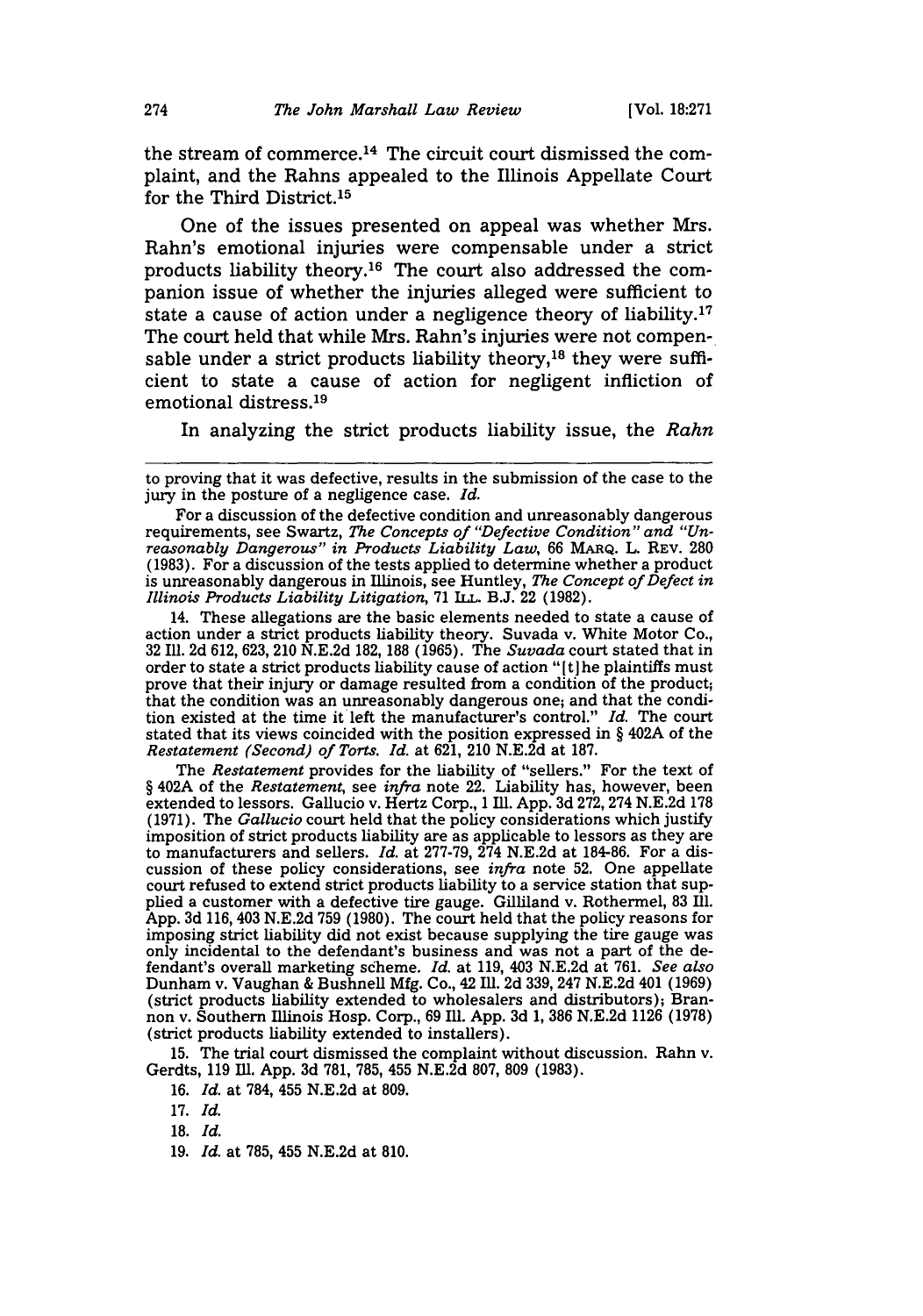court relied on *Woodill v. Parke Davis Co.20* and discussed *Rickey v. Chicago Transit Authority.21* The *Woodill* court denied recovery for emotional distress in strict products liability actions based on its interpretation of "physical harm" in Section 402A of the *Restatement (Second) of Torts.22* It found that the drafters of Section 402A did not intend to allow recovery for

20. 79 Ill. 2d 26, 402 N.E.2d 194 (1980), *aff'g* 58 Ill. App. 3d 349, 374 N.E.2d 683 (1978). In *Woodill,* a mother brought an action against a drug manufacturer for the emotional distress she suffered as a result of witnessing her son's debilitating reactions to a drug administered during the child's delivery. *Id.* at 29, 402 N.E.2d at 197. The complaint alleged that the manufacturer's failure to warn of the drug's harmful effects rendered it unreasonably dangerous. *Id.* The *Woodill* court held that, in failure to warn cases, the plaintiff must prove that the defendant had actual or constructive knowledge of the dangerous propensities of the product before a duty to warn will be imposed. *Id.* at 33, 402 N.E.2d at 198. The court stated that imposing this knowledge requirement focuses on the nature of the product and on the adequacy of the warning rather than on the nature of the manufacturer's conduct. *Id.* at 35, 402 N.E.2d at 199. *But see* Phillips v. Kimwood Mach. Co., 269 Or. 485, 498, 525 P.2d 1033, 1039 (1974) (knowledge requirement rejected because it concentrates on defendant's conduct rather than condition of product). For a discussion of *Woodill*, see Note, *Woodill v.* Parke Davis: The Failure to Warn as a Basis for Recovery, 13 LOY. U. CHI. **L.J.** 523 (1982).

In *Woodill* the Illinois Appellate Court for the First District held, in the alternative, that damages for emotional distress are not recoverable in strict products liability actions. Woodill v. Parke Davis Co., 58 **Ill.** App. 3d 349, 355, 402 N.E.2d 194, 199 (1978). The Illinois Supreme Court adopted the reasoning of the appellate court on this issue in Woodill v. Parke Davis Co., 79 Ill. 2d 26, 38, 402 N.E.2d 194, 202 (1980). The *Rahn* court, therefore, was relying upon the Illinois Supreme Court's adoption of the appellate court's reasoning when it cited *Woodill* as precedent for its holding on this issue. Rahn v. Gerdts, 119 Ill. App. 3d at 784, 455 N.E.2d at 809.

21. 98 Ill. 2d 546, 457 N.E.2d 1 (1983). For a discussion of *Rickey,* see *infra* note 40.

22. Woodill v. Parke Davis Co., 58 Ill. App. 3d 349, 355, 374 N.E.2d 683 (1978), *affid,* 79 Ill. 2d 26, 402 N.E.2d 194 (1980) (adopting reasoning of appellate court).

Section 402A of the *Restatement (Second) of Torts* provides:

Special Liability of Seller of Product for *Physical Harm* to User or Consumer

(1) One who sells any product in a defective condition unreasonably dangerous to the user or consumer or to his property is subject to liability for *physical harm* thereby caused to the ultimate user or consumer, or to his property, if

- (a) the seller is engaged in the business of selling such a product, and
- **(b)** it is expected to and does reach the user or consumer without substantial change in the condition in which it is sold.
- (2) The rule stated in Subsection (1) applies although
	- (a) the seller has exercised all possible care in the preparation and sale of his product, and
	- (b) the user or consumer has not bought the product from or entered into any contactual relation with the seller.

**RESTATEMENT** (SEcoND) OF TORTS § 402A (1977) (emphasis added).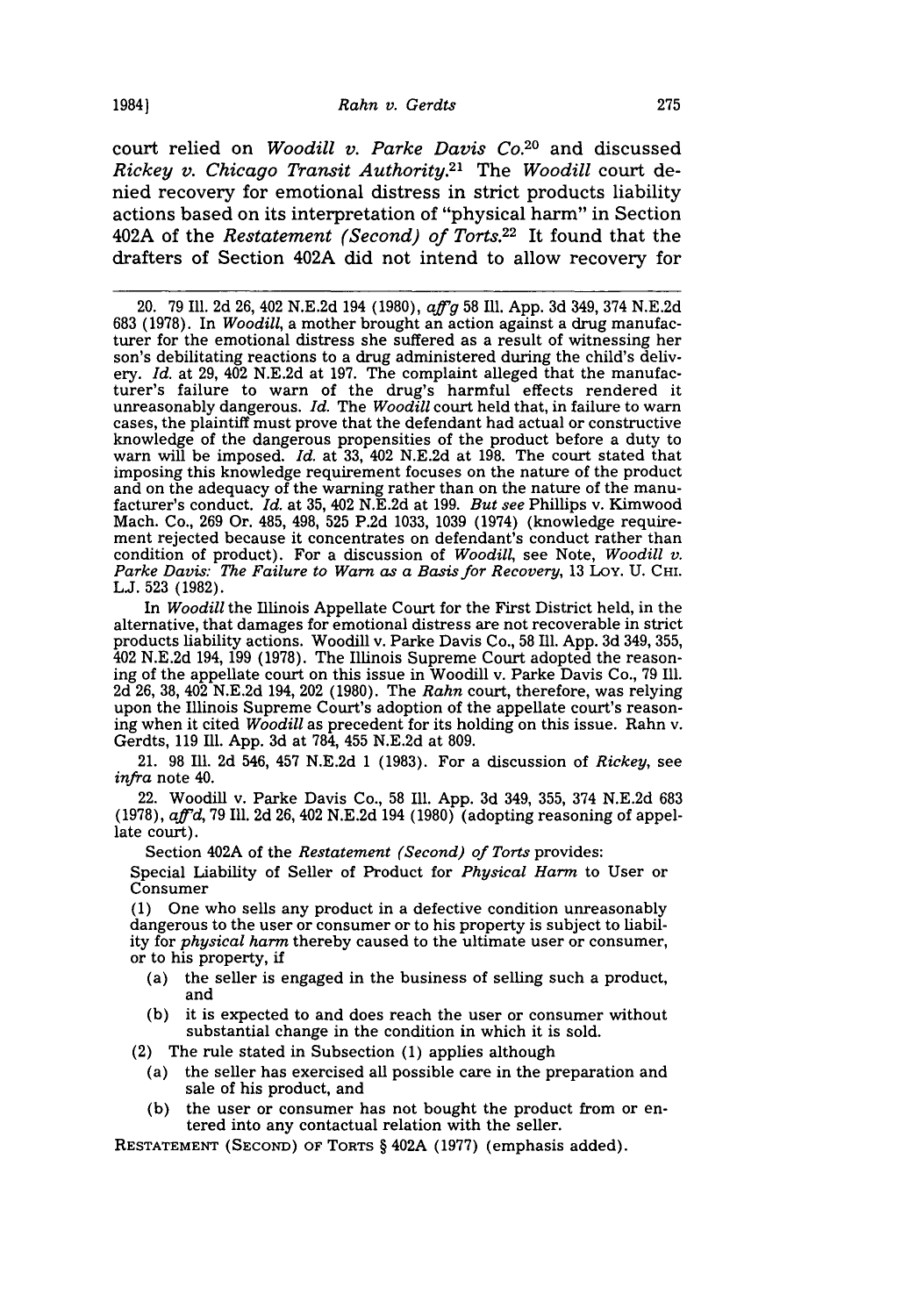emotional distress in actions based on its provisions.<sup>23</sup> The *Woodill* court held that "physical harm" did not include emotional distress, but it did not define "physical harm. '24 The *Rahn* court held that *Woodill* still controlled actions in strict products liability in Illinois, 25 despite the recent extension of recovery for emotional distress to negligence actions in *Rickey v. Chicago Transit Authority.26*

The *Rahn* court's interpretation of *Rickey* played an integral role in its analysis of the strict products liability issue. The court stated that the extension of recovery for emotional distress in *Rickey* was related to the nature of the defendant's conduct and that it was dependent upon the foreseeability of the alleged injury.27 The *Rahn* court refused to extend the *Rickey* doctrine to strict products liability actions because the Illinois Supreme Court has not extended the doctrine to such actions.<sup>28</sup>

The *Rahn* court's interpretation of *Rickey* was also central to its disposition of the negligence counts of the complaint. There are varying interpretations of what specific types of injuries are compensable under the rule announced in *Rickey.29* Under one interpretation, damages for emotional distress are recoverable. 30 Another interpretation states that only physical manifestations of emotional distress are compensable. $31$  The *Rahn* court did not characterize Mrs. Rahn's injuries as either purely emotional or as physical manifestations of emotional distress. The court in *Rickey* held that there may be recovery for emotional distress without impact in negligence cases.<sup>32</sup> The *Rahn* court, therefore, did not believe the issue required discussion.33 Mrs. Rahn's injuries were compensable under a negligence theory of liability.34

An analysis of the *Rahn* decision reveals two possible approaches to the strict products liability issue. One approach emphasizes the scope of the plaintiff's interest in emotional

24. *Id.*

- 26. 98 Ill. 2d 546, 457 N.E.2d 1 (1983).
- 27. Rahn v. Gerdts, 119 Ill. App. 3d at 785, 455 N.E.2d at 809.
- 28. *Id.*

- 30. *See infra* notes 62-63 and accompanying text.
- 31. *See infra* notes 60-63 and accompanying text.
- 32. Rickey v. Chicago Transit Auth., 98 Ill. 2d 546, 555, 457 N.E.2d 1, 5 **(1983).**
	- **33.** Rahn v. Gerdts, **119 Ill. App. 3d** at **785,** 455 **N.E.2d** at **810.**

34. *Id.*

**<sup>23.</sup>** Woodill v. Parke Davis Co., 58 Ill. **App.** 3d **349,** 355, **374 N.E.2d 683,** 688 (1978), *affd,* 79 Ill. 2d 26, 402 N.E.2d 194 (1980).

<sup>25.</sup> Rahn v. Gerdts, 119 Ill. App. 3d at 785, 455 N.E.2d at 809.

<sup>29.</sup> For a discussion of these various interpretations of *Rickey,* see *infra* notes 60-63 and accompanying text.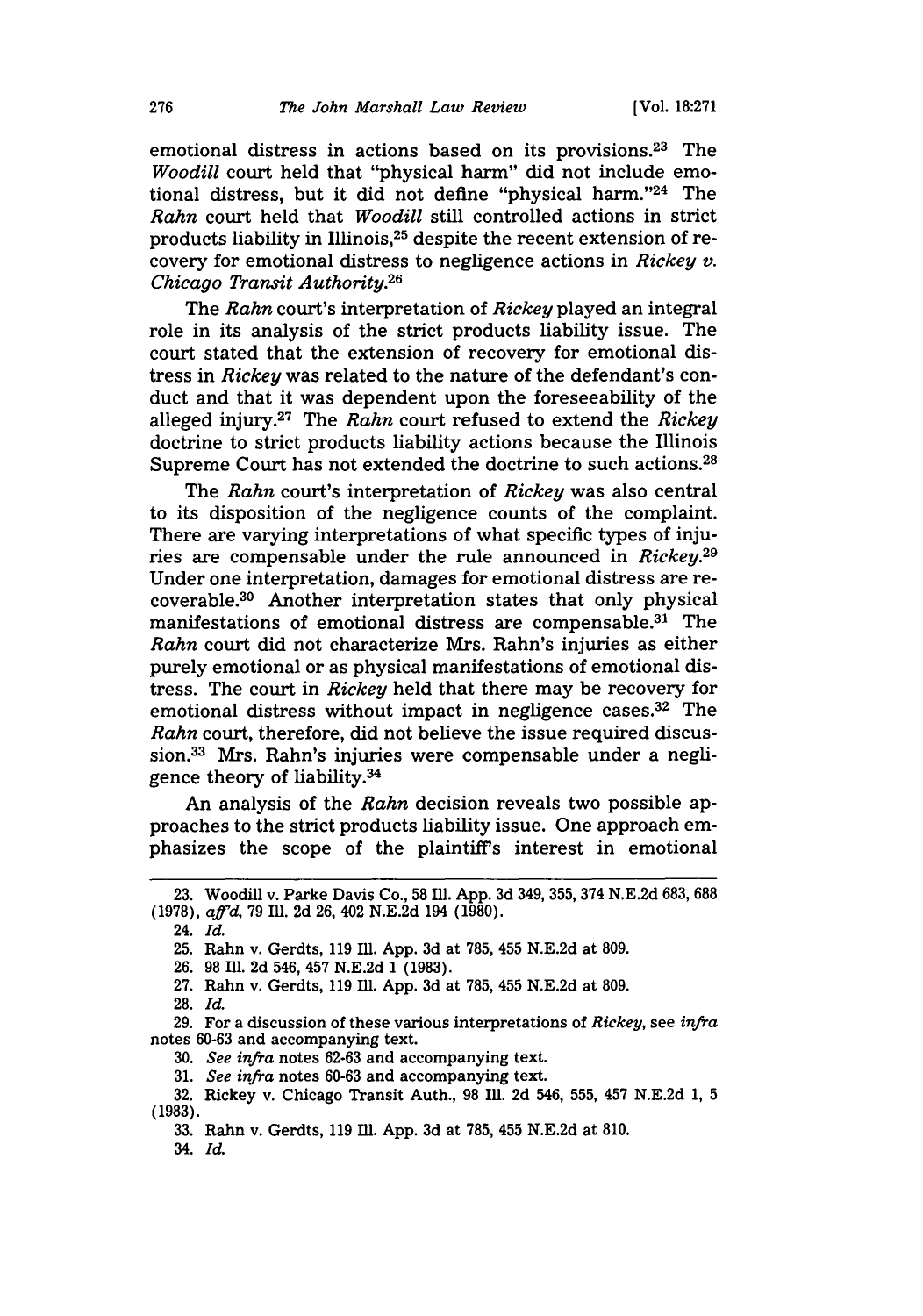tranquility. A court's analysis based on this approach centers on whether it should impose liability based on fault.<sup>35</sup> The other approach emphasizes the potential scope of the defendant's liability. The analysis based on this approach focuses on whether the court should impose strict liability.36

Expanding protection of the individual's interest in emotional tranquility is usually advanced in cases where liability is predicated on intentional or negligent misconduct.<sup>37</sup> These cases, therefore, do not discuss recovery for emotional distress in actions based on a no-fault theory of liability. The assumption underlying this approach is that the court cannot justify the imposition of liability for emotional distress in a strict products liability case unless the requirements for imposing liability for emotional distress in a negligence case are met.<sup>38</sup> This assump-

38. Very few jurisdictions have considered the issue of whether recov-<br>ery for emotional distress in strict products liability actions should be permitted. The first case to treat the issue in Illinois was Woodill v. Parke Davis Co., 79 1ll. 2d 26, 374 N.E.2d **683** (1980). *See supra* note 20 (discussion of *Woodill).*

One California appellate court held that emotional distress that is the result of witnessing peril to another may be recovered when the defendant would have been strictly liable for causing that peril. Shepard v. Super. Ct., 76 Cal. App. 3d 16, 19-21, 142 Cal. Rptr. 612, 615 (1977). *Accord* Walker v. Clark Equip. Co., 320 N.W.2d 561, 563 (Iowa 1982) (once liability is found, there is no difference between damages that are recoverable under theories of negligence, warranty or strict liability). The *Shepard* court extended the foreseeable plaintiff test proposed in Dillon v. Legg, 68 Cal. 2d 728, 740-41, 441 P.2d 912, 920-21, 69 Cal. Rptr. 72, 80 (1968), to strict products liability. Shepard v. Super. Ct., 76 Cal. App. 3d at 19-21, 142 Cal. Rptr. at 615. The *Dillon* test was formulated to insure that only foreseeable plaintiffs could bring actions for negligent infliction of emotional distress. Dillon v. Legg, 68 Cal. 2d at 740-41, 441 P.2d at 920, 69 Cal. Rptr. at 80. The *Dillon* court held that the plaintiff's physical proximity to the scene of the accident, the plaintiffs sen- sory perception of the accident, and the plaintiffs relationship to the injured party were the factors which should be used to determine whether

**1984]**

<sup>35.</sup> *See infra* notes 37-39 and accompanying text.

<sup>36.</sup> *See infra* notes 49-52 and accompanying text.

<sup>37.</sup> *See, e.g.,* Rickey v. Chicago Transit Auth., 98 Ill. 2d 546, 457 N.E.2d 1, 5 (1983) (recognizing cause of action for emotional distress for those in "zone of danger," i.e., those in danger of imminent physical harm); Public Fin. Corp. v. Davis, 66 Ill. 2d 85, 89, 360 N.E.2d 765, 769 (1978) (disallowing recovery for emotional harm because defendant's conduct was not sufficiently<br>"extreme and outrageous"); Knierem v. Izzo, 22 Ill. 2d 73, 174 N.E.2d "extreme and outrageous"); Knierem v. Izzo, 22 Ill. 2d 73, 174 N.E.2d 157 (1961) (recognizing a cause of action for intentional infliction of emotional distress). These cases focus primarily on the conduct of the defendant and consider whether the individual's interest in emotional tranquility can be adequately and judiciously afforded protection. For example, the *Knierem* court discussed the intangible nature of the injury, the difficulty of assessing money damages for the injury, the possibility that recognition of the cause of action might give rise to fictitious claims, and the fact that mental consequences vary greatly from one individual to the next. Knierem v. Izzo, 22 Ill. 2d 73, 74-75, 174 N.E.2d 157, 163-64 (1961). The court concluded, however, that peace of mind is sufficiently important to receive protection against intentional invasion. *Id.* at 77, 174 N.E.2d at 165.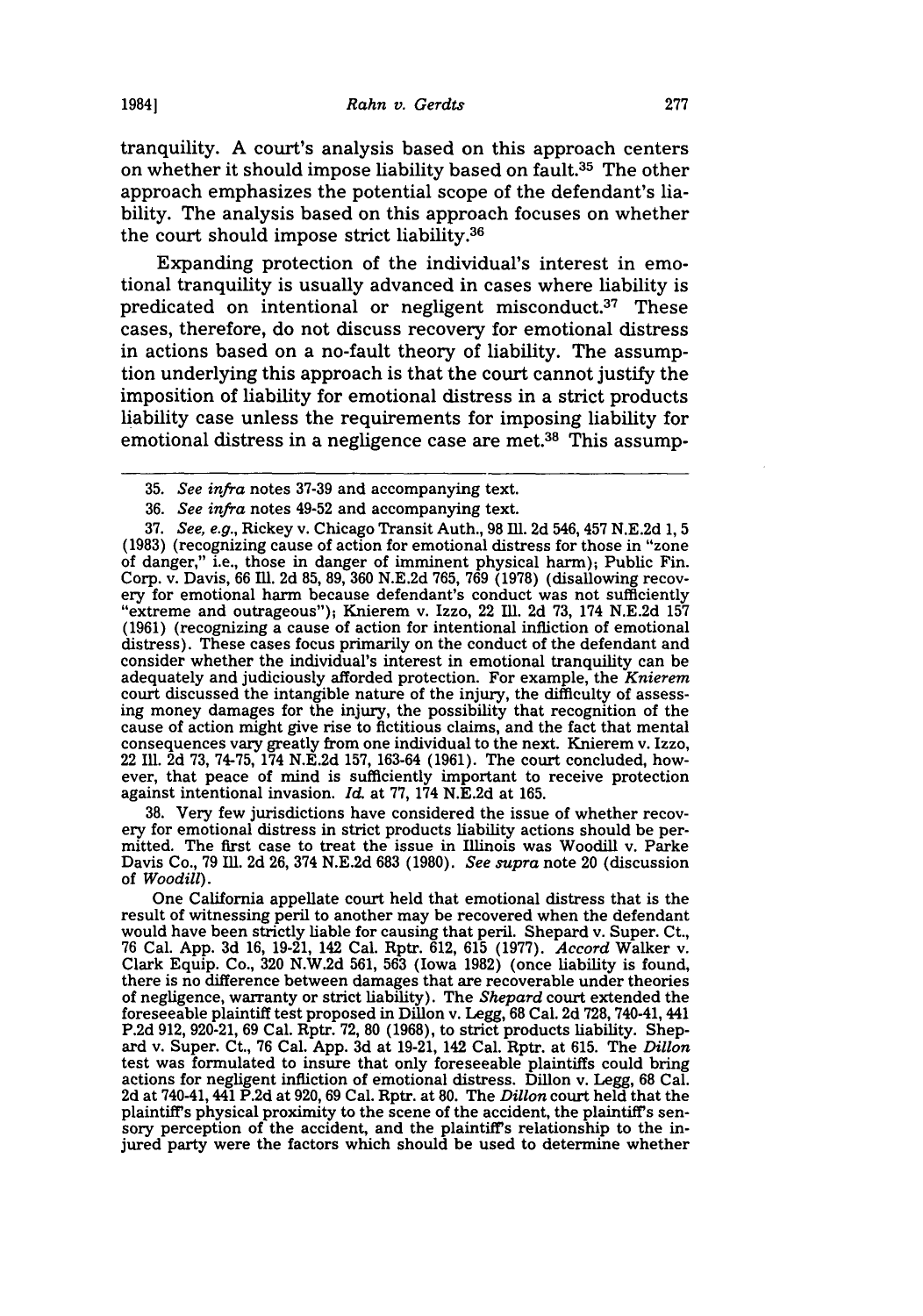tion leads to the application of concepts rooted in negligence to solve strict products liability questions. <sup>39</sup>

The *Rahn* court's use of fault principles to analyze a no-fault form of liability is apparent in its discussion of *Rickey.40* The court stated that *Rickey* demonstrated that imposition of liability for emotional distress is related to the nature of the defendant's conduct.<sup>41</sup> The *Restatement (Second) of Torts* indicates, however, that the nature of the defendant's conduct is irrelevant in determining whether liability should be imposed under the provisions of Section 402A.<sup>42</sup> To limit strict products liability based on the nature of the defendant's conduct is inappropriate since that conduct is irrelevant to a determination of liability. The *Rahn* court's approach, therefore, applies a concept which is irrelevant in determining the scope of a defendant's liability in a strict products liability action.

The *Rahn* court's assertion that *Rickey* requires foreseeability of the alleged injury<sup>43</sup> to establish liability for emotional dis-

39. This assumption ignores the fact that the reasons for imposing liability based upon fault and the reasons for imposing no-fault liability are different. In cases involving negligent misconduct, for example, the liability imposed is commensurate with the defendant's moral or social fault. *See generally* 0. **HOLMES, THE COMMON** LAw 63-129 (Howe ed. 1963); R. POUND, AN INTRODUCTION TO **THE PHILOSOPHY** OF LAw 84 (rev. ed. 1954). The liability imposed under a strict products liability theory, on the other hand, depends upon allocating the risks which are associated with growing productivity. *See generally* Weinstein, Twerski, Pierhler & Donaher, *Product Liability: An Interaction of Law and Technology,* 12 DUQ. L. REV. 425 (1974).

40. In *Rickey,* an action was brought on behalf of a boy who witnessed his brother's strangulation in a negligently operated escalator. Rickey v. Chicago Transit Auth., 98 Ill. 2d at 549, 457 N.E.2d at 2. Plaintiffs did not allege any direct physical injury or impact. *Id.* The court held that a by-<br>stander who suffers emotional distress while in a negligently created zone of physical danger may recover for the physical manifestations of that emotional distress. *Id.* at 555, 457 N.E.2d at 5. Prior to *Rickey*, a plaintiff had to prove the existence of an impact before recovery for emotional distress would be allowed. *See, e.g.,* Braun v. Craven, 175 **Ill.** 401, 51 N.E. 657, 569 (1898). The *Rickey* zone-of-physical-danger rule only requires that the plaintiff be "in such proximity to the accident in which the direct victim was physically injured that there was a high risk to him of physical impact." 98 Ill. 2d at 555, 457 N.E.2d at 5. The zone-of-physical-danger rule is, therefore, not the same as the foreseeable plaintiff rule adopted by the California Supreme Court in Dillon v. Legg, 68 Cal. 2d 728, 441 P.2d 912, 69 Cal. Rptr. 72 (1968). *See supra* note 37.

41. Rahn v. Gerdts, 119 Ill. App. 3d at 785, 455 N.E.2d at 809.

42. **RESTATEMENT (SECOND) OF** TORTS § 402A(2) (a) **(1965).** *See supra* note 22 and accompanying text.

43. Rahn v. Gerdts, 119 Ill. App. 3d at 785, 455 N.E.2d at 809.

the plaintiff was foreseeable. The *Dillon* test was rejected in Rickey v. Chicago Transit Auth., 98 IM. 2d at 556, 457 N.E.2d at 4 ("too vaguely defined to serve as a yardstick"). It was replaced with the zone-of-physical-danger rule. *Id.* For a discussion of *Shepard,* see Note, *Shepard v. Superior Court: Extending Dillon v. Legg to Product Liability,* 11 U. WEST L.A. L. REV. 109 (1979).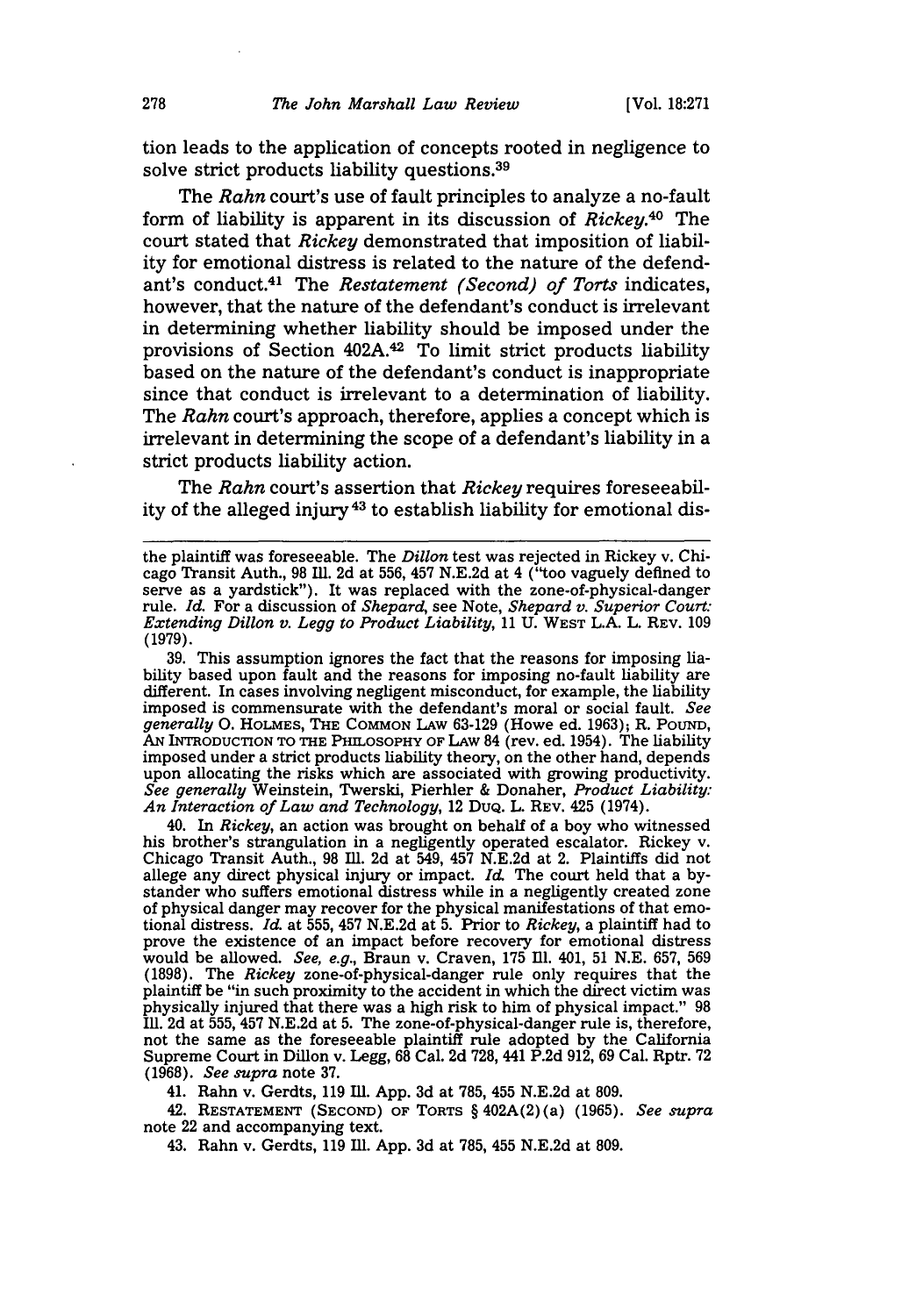tress leads to similar problems. Foreseeability is a negligence concept formulated to insure that the defendant incurs only liability commensurate with his duty. $44$  It is erroneous to assume that a concept which limits negligence liability applies equally to limit strict products liability.45 Illinois courts have applied foreseeability analysis to other strict products liability questions.<sup>46</sup> Notably, in *Winnett v. Winnett*,<sup>47</sup> the Illinois Supreme Court held that strict products liability only extends to reasonably foreseeable plaintiffs.<sup>48</sup> This foreseeability analysis determines who may bring a strict products liability action. It does not, however, determine whether emotional injuries are compensable when the plaintiff could have reasonably been foreseen.49 The application of this foreseeability analysis to the

45. For criticism of the application of foreseeability analysis to strict products liability questions, see Polelle, *The Foreseeability Concept and Strict Products Liability: The Odd Couple of Tort Law,* **8** RUT.-CAM. L. REV. 101 (1976). *See also* Howes v. Hansen, 56 Wis. 2d 247, 254, 201 N.W.2d 825, 831 (1972) (foreseeability has no application in doctrine of strict liability in tort).

46. One appellate court has held that the concept of proximate cause is the same in strict products liability and negligence. Barr v. Rivinius, 58 Ill. App. 3d 121, 127, 373 N.E.2d 1063, 1067 (1978) (proximate cause is dependent on foreseeability of injury). *See* Niffenegar v. Lakeland Constr. Co., 95 Ill. App. 3d 420,420 N.E.2d 262 (1981) (injury to employee while cleaning paving machine held to be foreseeable and, therefore, compensable under strict products liability theory). *See also supra* notes 13 and 20.

47. 57 Ill. 2d 7, 310 N.E.2d 1 (1974).

48. *Id.* The *Winnett* court defined foreseeability as "that which is objectively reasonable to expect, not merely what might conceivably occur." *Id.* at 12-13, 310 N.E.2d at 4-5. The *Winnett* court also stated, however, that questions of foreseeability are usually for the jury to decide. *Id.* at 13, 310 N.E.2d at 5. Thus, if the test announced in *Winnett* is applied to determine whether specific types of injuries are foreseeable, the question might still go to the jury.

49. Mrs. Rahn was a foreseeable plaintiff since she was a user of the vehicle. Mrs. Rahn would also meet the test formulated to determine whether a plaintiff is foreseeable in actions for negligent infliction of emotional distress. In fact, if the *Rahn* court had applied the *Rickey* zone-ofphysical-danger rule to the facts of *Rahn* as the *Shepard* court applied the *Dillon* rule to its facts, Mrs. Rahn would have been entitled to recover. *See supra* note 38. The only possible application of foreseeability to the facts of

<sup>44.</sup> The injury must be the "natural and probable result of the negligent act, but the precise injury, or the manner in which it occurs, does not have to be reasonably foreseeable for a duty to be imposed." Neering v. Illinois Cent. R.R. Co., 383 Ill. 366, 380, 50 N.E.2d 497, 503 (1943), *citing* Illinois Cent. R.R. Co. v. Oswald, 388 Ill. 270, 272, 170 N.E. 247, 249 (1930) (holding that plaintiff failed to prove that she was exercising ordinary care for her own safety). *See also* Cunis v. Brennan, 56 Ill. 2d 372, 374-75, 308 N.E.2d 617, 619 (1974) (what is foreseeable defines scope of defendant's duty); Hartnett v. Boston Store of Chicago, 265 Ill. 331, 337, 106 N.E. 837, 839 (1914) (affirming directed verdict because injury was not foreseeable); Illinois Hous. Dev. Auth. v. Sjostrom & Sons, Inc., 105 Ill. App. 3d 247, 261, 433 N.E.2d 1350, 1361 (1982) (creation of duty is foreseeability); Walsh v. A.D. Conner, Inc., 99 Ill. App. 3d 427, 430, 425 N.E.2d 1153, 1156 (1981) (scope of duty turns on foreseeability).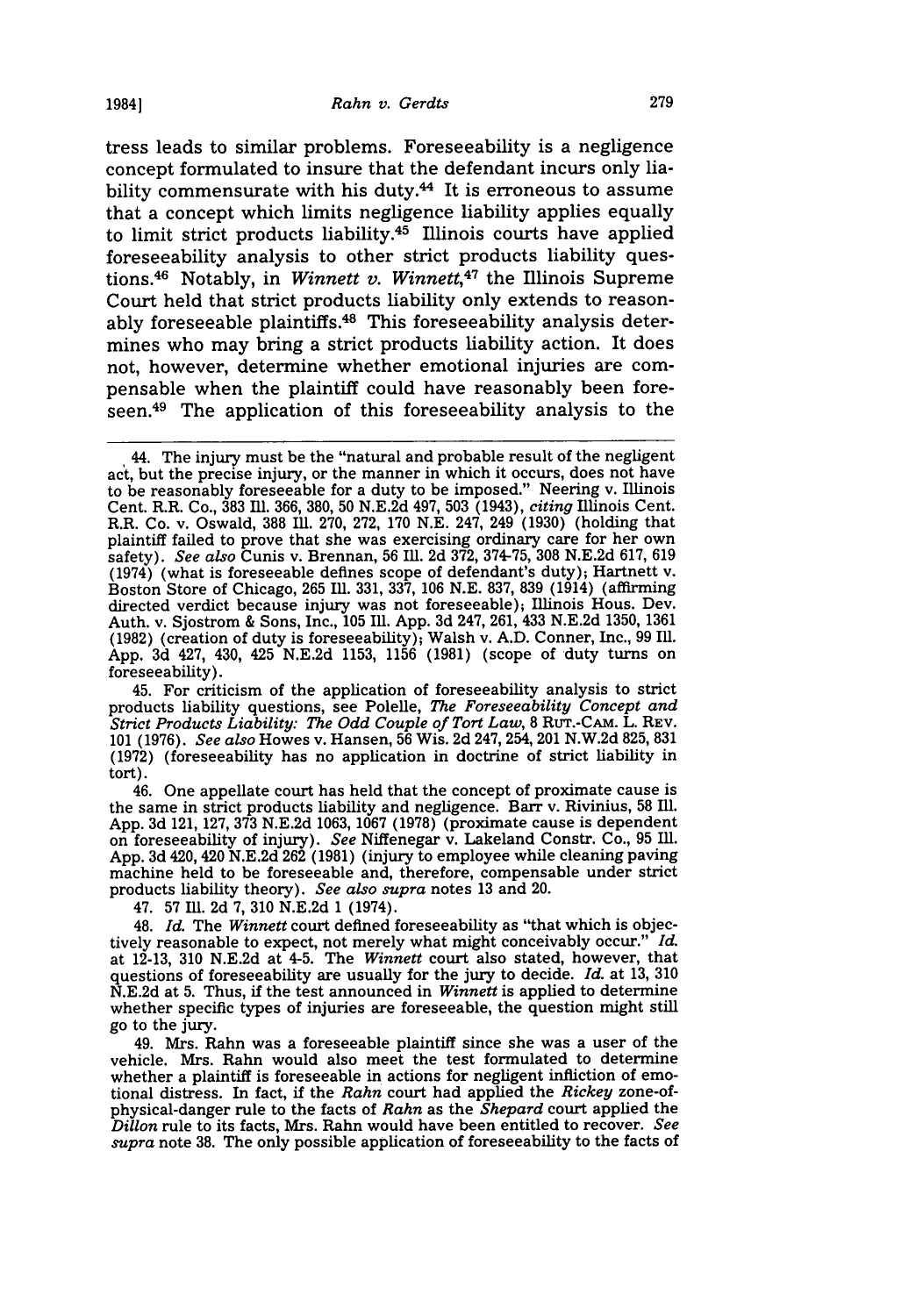issue of damages for emotional distress is questionable when a more definitive approach is available.

A better approach to this strict products liability issue would emphasize the appropriate extent of a defendant's liability in a strict products liability action. *Woodill* exemplifies this approach.50 The *Woodill* court's reliance upon an interpretation of "physical harm" in Section 402A of the *Restatement (Second) of Torts* indicates that it was concerned with the proper basis of liability in strict products liability cases.<sup>51</sup> Under this approach, the policy which justifies the imposition of strict products liability also determines the extent of the defendant's liability.52 This approach emphasizes the policy considerations underlying strict products liability rather than the fault concepts underlying negligence theory.53

**52.** The *Suvada* court stated that the public policy reasons which justify imposition of strict liability are the "public interest in human life and health, the invitations and solicitations to purchase the product and the justice of imposing the loss on the one creating the risk and reaping the profit." Suvada v. White Motor Co., **32** IlI. **2d 612, 619,** 210 **N.E.2d 182,** 186 **(1965).**

**53.** Once the concept of foreseeability is abandoned as the means to limit strict products liability, a new concept must replace it. Otherwise, producers would become the absolute insurers of product safety. This result has been held to be unacceptable. *Id.* at **623,** 210 **N.E.2d** at **190.**

The rules of proximate causation enunciated in cases dealing with abnormally dangerous activities are well-suited to define the appropriate limits of strict products liability. *See* Fletcher v. Rylands, L.R. 1 Ex. **265 (1866),** *affid,* L.R. **3** H.L. **330 (1868)** (defendant liable for natural consequences of permitting water to escape from a reservoir built upon his land). According to the *Restatement (Second) of Torts,* the strict liability imposed in abnormally dangerous activities cases is "limited to the kind of harm, the possibility of which makes the activity abnormally dangerous." **RESTATEMENT (SECOND)** OF TORTS § **519(2) (1977).** *Accord* Foster v. Preston Mill Co., 44 Wash. **2d** 440, 442, **268 P.2d** 645, 647-48 (1954). The *Foster* court quoted the following view with approval:

It is one thing to say that a dangerous enterprise must pay its way within reasonable limits, and quite another to say that it must bear responsibility for every extreme of harm that it may cause. The same practical necessity for the restriction of liability within some reasonable bounds, which arises in connection with problems of "proximate cause" in negligence cases, demands here that some limit be set.... But ordinarily in such cases no question of causation is involved, and the limitation is one of the policy underlying liability.

*Id.,* **268** P.2d at 647 (quoting W. PROSSER, HANDBOOK OF THE LAw **OF** TORTS 571 (4th ed. 1971) with approval).

*Rahn,* therefore, is to the specific type of injury alleged. It has been held, however, that the specific injury alleged need not be reasonably foreseeable in negligence cases. *See supra* note 44.

**<sup>50.</sup>** Woodill v. Parke Davis Co., **79** Ill. **2d** 26, 402 **N.E.2d** 194 **(1980),** *affg* **<sup>58</sup>** Ill. **App. 3d** 349, 374 **N.E.2d 683 (1978).** *See supra* notes **20-26** and accompanying text.

**<sup>51.</sup>** The *Restatement (Second) of Torts* has been adopted as the framework for causes of action based upon strict products liability. *See supra* note **1.**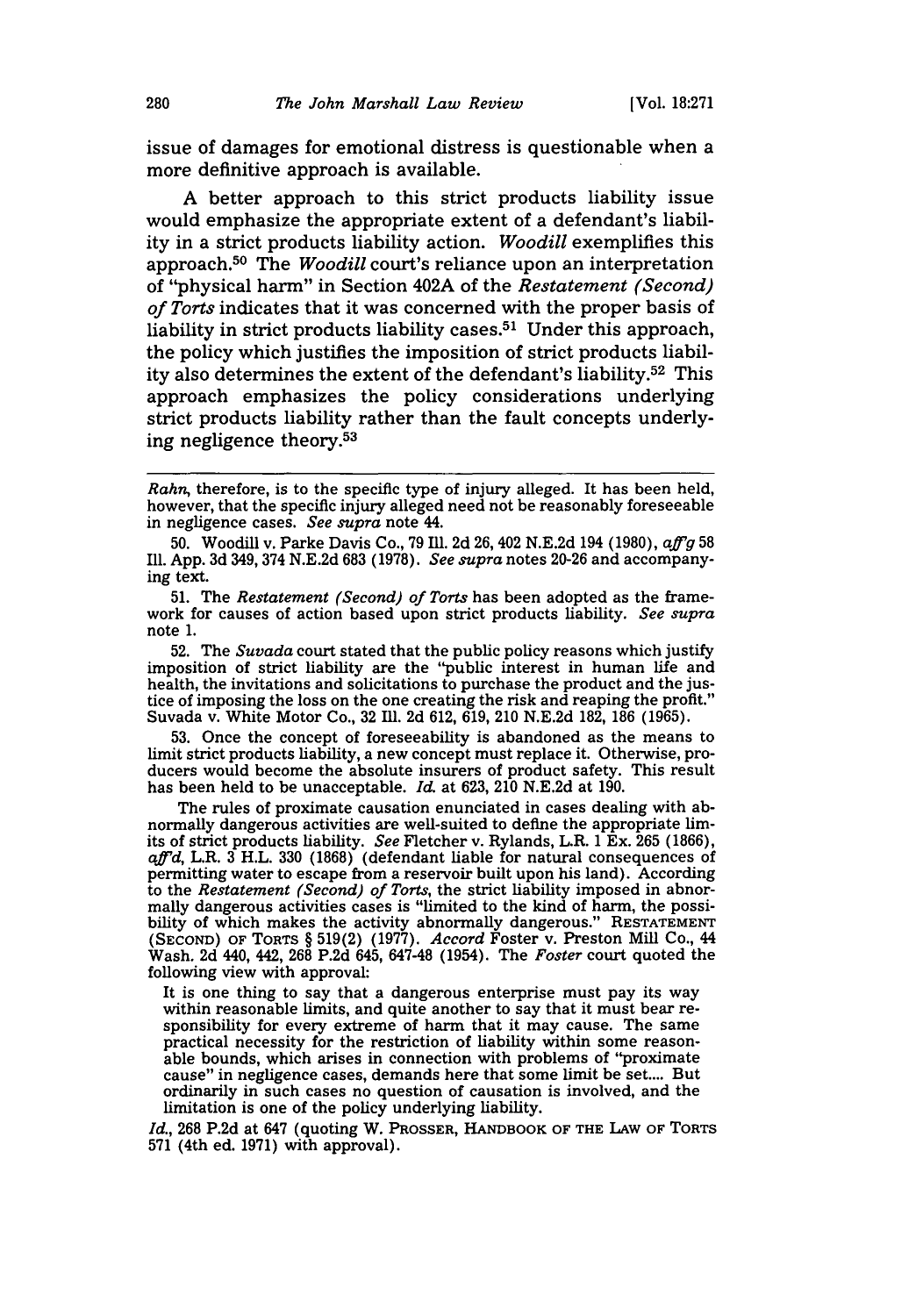While *Woodill* represents a better-reasoned approach to the strict products liability issue, it can be criticized for failing to state the policy reasons which limit strict products liability to physical harm. The use of "physical harm" in Section 402A of the *Restatement (Second) of Torts* is not explained in the comments following that section. Both the *Woodill* and *Rahn* courts relied upon this provision, but neither court attempted to define the term.54

The purpose in analyzing *Rahn* from a scope of liability perspective is to justify limiting strict products liability to "physical harm" in terms of the underlying policy considerations that serve as the foundation of the tort. Under this formulation, a court would consider whether the policy underlying imposition of no-fault liability justifies a narrow or broad construction of the term "physical harm."<sup>55</sup> Illinois courts have used this method of analysis to define other terms used in Section 402A.<sup>56</sup> The *Rahn* court's failure to adopt this method of analysis to define "physical harm" leads to confusion. An analysis of the possible impact of the *Rahn* decision reveals this confusion.

To fully understand the impact of *Rahn,* the court's dismissal of the cause of action in strict products liability must be analyzed in conjunction with its ruling that the damage allegations in the negligence counts were sufficient to state a cause of action. $57$  In remanding the negligence counts of the complaint, the *Rahn* court did not characterize Mrs. Rahn's injuries as either purely emotional or as physical manifestations of emotional harm.<sup>58</sup> There has been considerable controversy over exactly what types of injuries are compensable under the *Rickey* zone-

The policy underlying imposition of strict products liability has also been used to define the term "seller." *See supra* note 14.

<sup>54.</sup> The *Rahn* court's failure to define the term "physical harm" can be criticized given the procedural history of the *Woodill* case. *See supra* note 20.

<sup>55.</sup> For a discussion of the policy considerations, see *supra* note 52.

<sup>56.</sup> *See, e.g.,* Lowrie v. City of Evanston, 50 Ill. App. 3d 376, 365 N.E.2d 923 (1977). In *Lowrie,* the court confronted the issue of whether a multi-level garage was a "product" for strict products liability purposes. *Id* at 379, **365** N.E.2d at 925. The court considered the policy reasons underlying imposition of strict products liability and concluded that the building was not a "product" within the meaning of that term in Section 402A of the *Restate ment (Second) of Torts. Id.* at 380, 365 N.E.2d at 928. *Accord* Immergluck v. Ridgeview House, Inc., 53 Ill. App. 3d 472, 368 N.E.2d 803 (1977) (policy considerations used to determine that a sheltered-care facility was not a prod- uct). *See* Hartley, *The Definition of a Product for the Purposes of Section 402A,* 1982 INs. **L.J.** 344.

<sup>57.</sup> Rahn v. Gerdts, 119 Ill. App. 3d at 785, 455 N.E.2d at 810.

<sup>58.</sup> *Id.*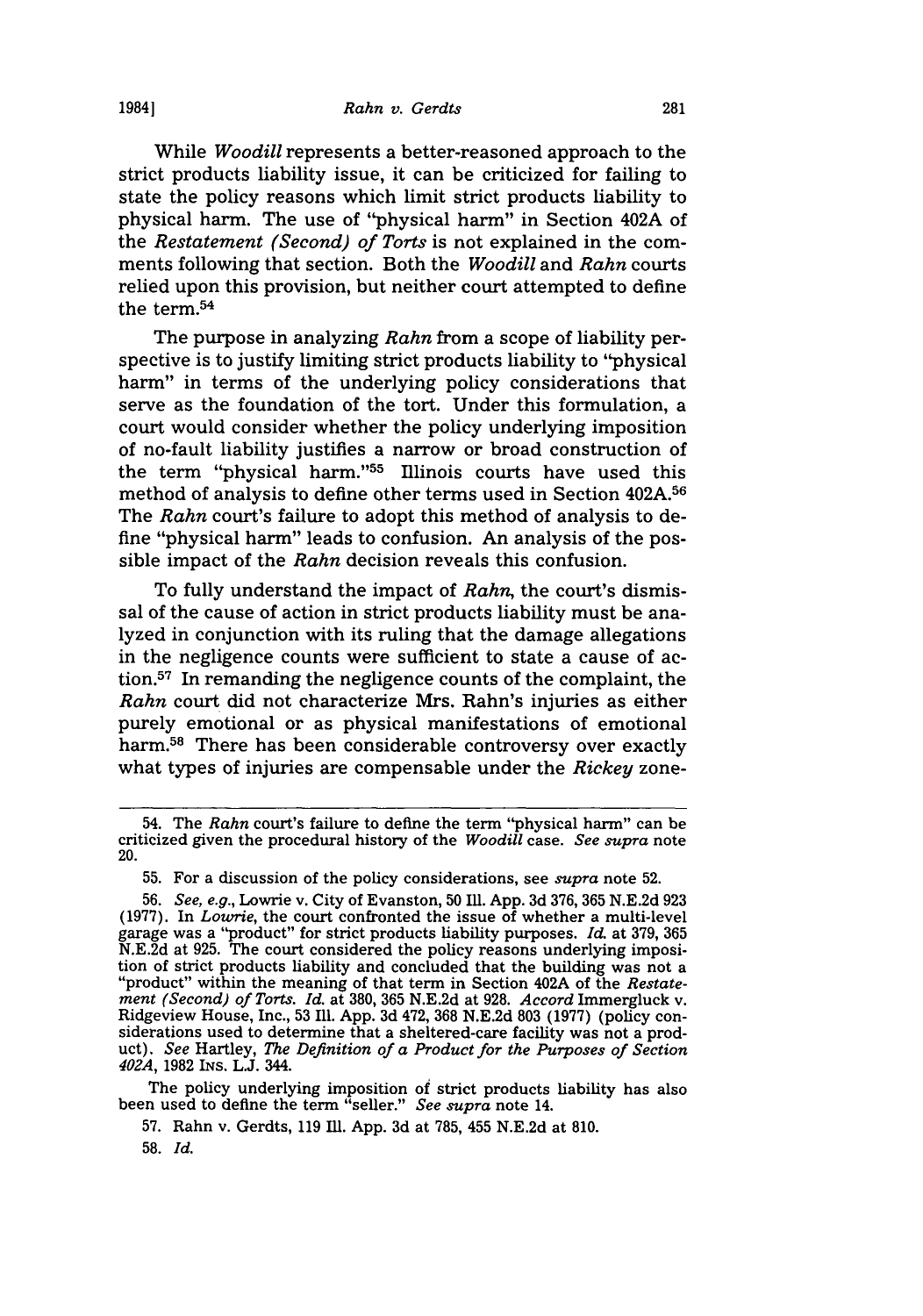of-physical danger rule.<sup>59</sup> One interpretation maintains that *Rickey* only compensates physical manifestations of emotional injuries caused through fear for one's own safety.<sup>60</sup> Although Mrs. Rahn's injuries can be interpreted as caused through fear for her own safety, it is unclear how "severe depression, anxiety and nervousness" can be characterized as physical manifestations of an emotional injury.61 Another interpretation of *Rickey* maintains that certain forms of emotional injury are themselves compensable, as long as they are caused through fear for one's own safety. 62 The *Rahn* court's holding is consistent with this broader interpretation of *Rickey* because Mrs. Rahn's injuries appeared to be purely emotional in nature.<sup>63</sup> Future recovery for emotional distress in negligence actions will depend upon whether other Illinois jurisdictions and, ultimately, whether the Illinois Supreme Court, will accept the *Rahn* court's interpretation of the types of injuries recoverable under the rule announced in *Rickey.*

The *Rahn* court's dismissal of the strict products liability counts presents problems similar to those created by the court's remand of the negligence counts. Because the court did not define the term "physical harm," its holding on the strict products liability issue can be given a narrow or broad construction. If Mrs. Rahn's injuries are characterized as purely emotional, the *Rahn* decision can be narrowly interpreted to preclude recovery for purely emotional injuries. 64 If Mrs. Rahn's injuries are characterized as physical manifestations of emotional injury, the

61. Rahn v. Gerdts, 119 Ill. App. 3d at 783, 455 N.E.2d at 809.

62. *In re* Air Crash Disaster Near Chicago, Illinois on May 25, 1979, 18 Av. Cas. (CCH) 17,215 (N.D. **Ill.** 1983), *later op.,* No. MDL-391 (N.D. Ill. Dec. 13, 1983) (pre-impact emotional distress held recoverable). For a criticism of this interpretation of *Rickey,* see Note, *Rickey v. Chicago Transit Authority: Consistent Limitation on Recovery for Negligent Infliction of Emotional Distress in Illinois,* 17 J. **MAR.** L. REV. 563 (1984).

63. Unlike the plaintiffs in *Rahn,* the plaintiff in *Rickey* alleged "severe functional, emotional, psychiatric and behavioral disorders." Rickey v. Chicago Transit Auth., 98 Ill. 2d 546, 548, 457 N.E.2d 1, 2 (1983). Whether these symptoms are actually physical in nature is a subject of controversy. *See, e.g.,* Gnirk v. Ford Motor Co., 572 F. Supp. 1201, 1204-05 (D.S.D. 1983) (observing the degrees of manifestation which are physical in nature).

*64. See supra* note 60.

<sup>59.</sup> For a discussion of the *Rickey* zone-of-physical-danger rule, see *supra* note 40.

<sup>60.</sup> *See, e.g.,* Robb v. Pennsylvania R.R. Co., 58 Del. 454, 457, 210 A.2d 709, 714-15 (1965) (recovery only for physical manifestations of emotional distress, not emotional distress itself). For a discussion of how emotional distress causes physical disorders, see Reidy, *Negligent Infliction of Emotional Distress in Illinois: Living in the Past, Suffering in the Present,* 30 DE PAUL L. REV. 295 (1981); Smith, *Relation of Emotions to Injury and Disease: Legal Liability for Psychic Stimuli,* 30 VA. L. REV. 193, 215-26 (1944) (reviewing nervous shock litigation).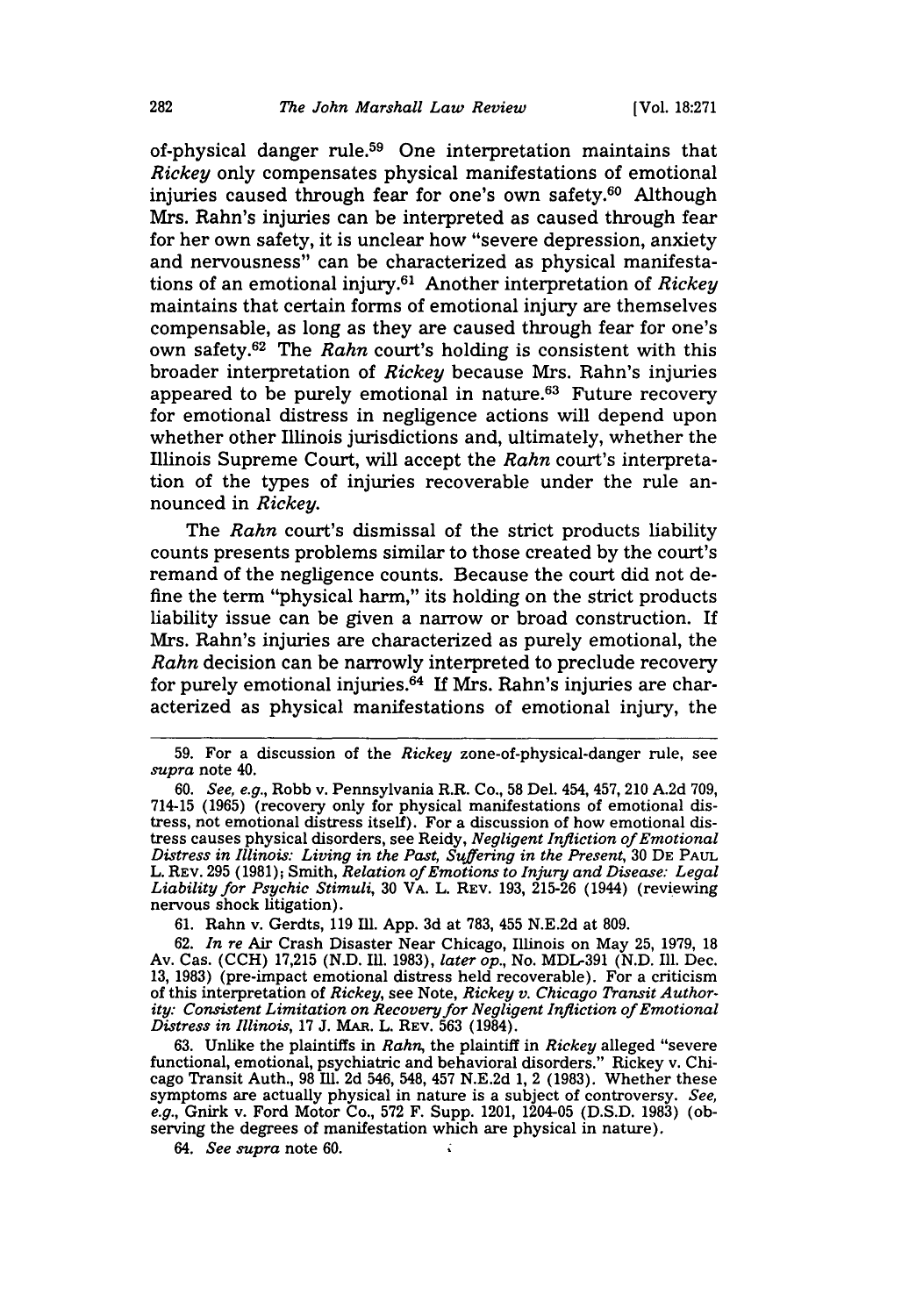*Rahn* decision can be broadly interpreted to deny recovery for all types of emotional injury.65 Future recovery of damages for emotional distress in strict products liability actions, therefore, will depend not only upon acceptance of the *Rahn* court's holding but also upon how narrowly or broadly courts interpret that holding.

The most important issue facing Illinois courts in the area of recovery for emotional distress is the perspective from which a court should approach the strict products liability issue raised in *Rahn.* A court can approach this issue from either the perspective which emphasizes the protected interest or from the perspective which emphasizes the permissible scope of a defendant's liability. The protected interest approach will lead to further application of concepts rooted in negligence. The permissible scope of liability approach will lead to the application of concepts formulated to determine whether a court should impose strict liability. Illinois courts should follow this latter approach and concentrate on the scope of "physical harm," as that term is used in the *Restatement (Second) of Torts,* while keeping a watchful eye on the policy considerations which justify imposition of strict products liability. This approach will place this new form of liability on an independent foundation. Its use will represent a courageous departure from principles rooted in fault and will result in a new method of analyzing the issue of emotional harm in cases involving strict products liability.

*James F. Martin*

 $\ddot{\cdot}$ 

**<sup>65.</sup>** This broad denial of recovery would include physical manifestations of emotional distress. *See supra* note 62.